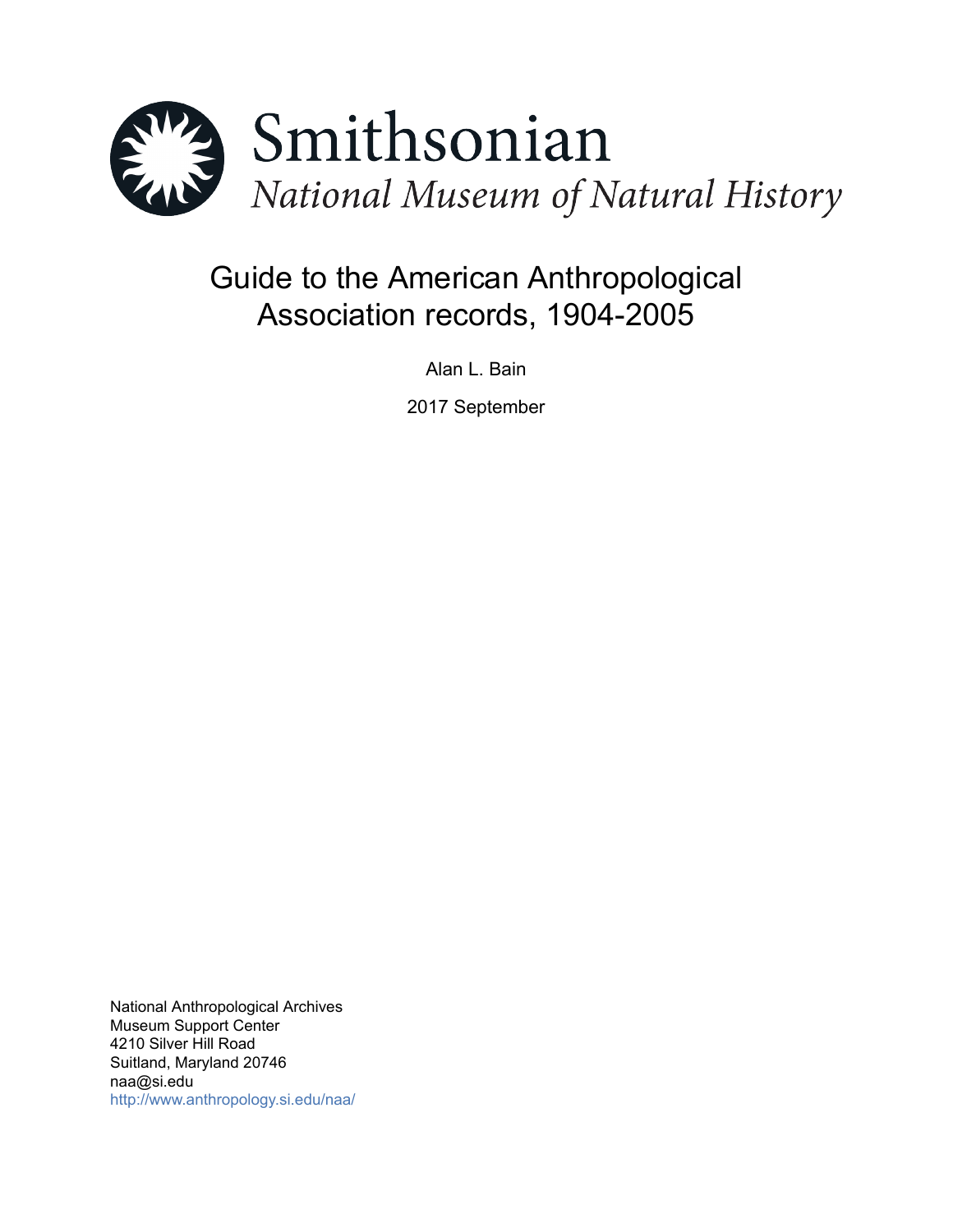# **Table of Contents**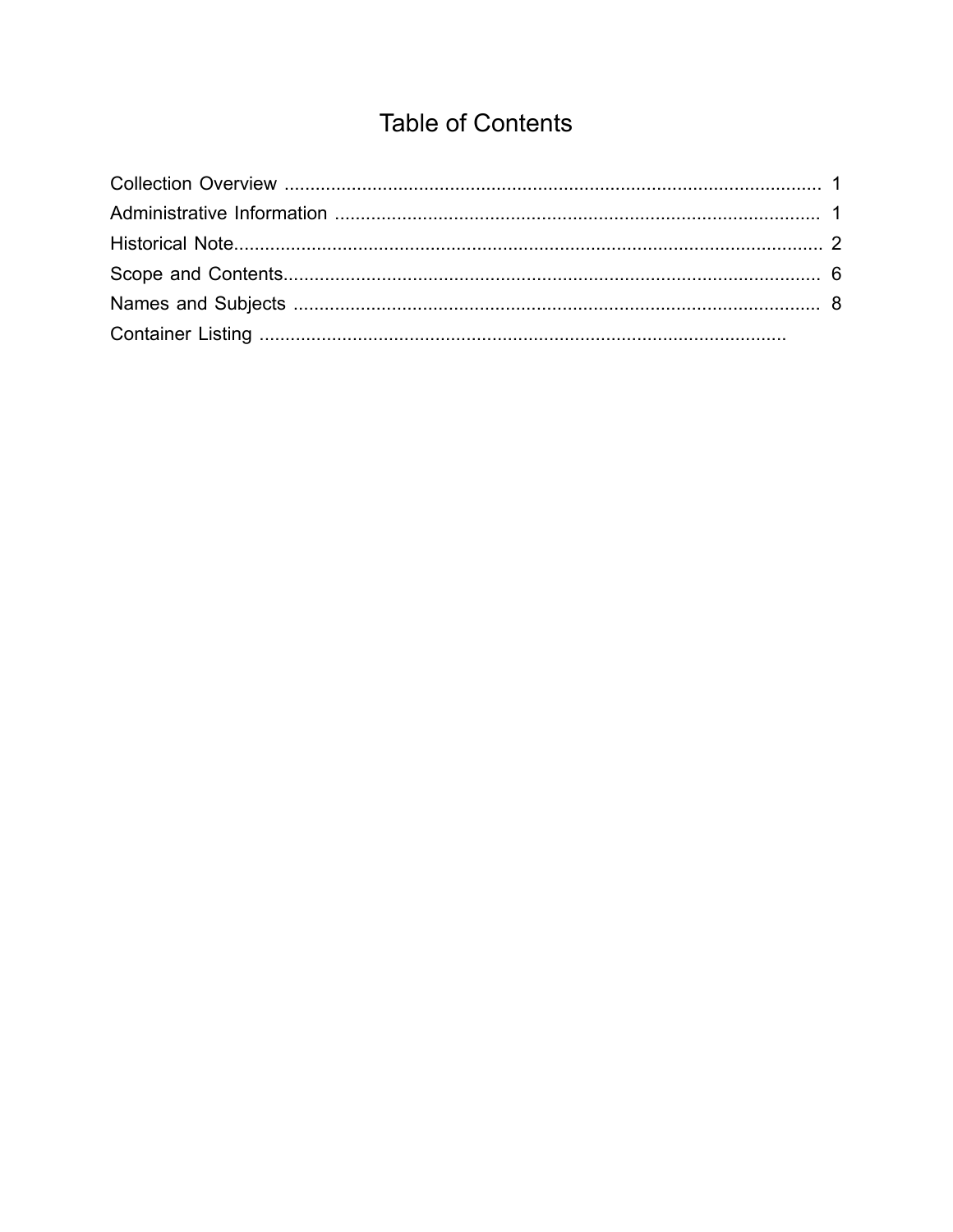### <span id="page-2-0"></span>**Collection Overview**

| <b>Repository:</b> | <b>National Anthropological Archives</b>                                                                              |
|--------------------|-----------------------------------------------------------------------------------------------------------------------|
| Title:             | American Anthropological Association records                                                                          |
| Date:              | 1904-2005<br>(bulk 1915-1996)                                                                                         |
| Identifier:        | NAA.1973-49                                                                                                           |
| Creator:           | American Anthropological Association                                                                                  |
| Location:          | The collection is stored off-site. Advanced notice must be given to view<br>the collection.                           |
| Extent:            | 175 Linear feet                                                                                                       |
| Language:          | Though the majority of materials are in English there are documents<br>written in Spanish as well as other languages. |

# <span id="page-2-1"></span>**Administrative Information**

#### Acquisition Information

Records were transferred from the American Anthropological Association to the National Anthropological Archives. The three last subseries of presidential papers (series 1) were donated directly from the creator or their heirs to NAA.

#### Related Materials

There are over twenty-five collections in the National Anthropological Archives and Human Studies Film Archives that document various aspects of the American Anthropological Association. Researchers should work with the reference archivist in finding this material. NAA also houses the records of the following AAA sections:

American Ethnological Society Association for Feminist Anthropology Central States Anthropological Society Council for Museum Anthropology Society for Anthropology in Community Colleges Society for Cultural Anthropology Society for Humanistic Anthropology Society for Medical Anthropology Society for Visual Anthropology

NAA is also the repository for the following anthropological societies whose activities are documented in the records of AAA:

Society for American Archaeology Society for Applied Anthropology Below is a selected list of collections, not housed at NAA, documenting individuals who played a prominent role in the activities of AAA:

Homer Garner Papers, 1937-1986, Special Collections and University Archives, University of Oregon Ruth Benedict Papers, 1905-1948, Archives and Special Collections, Vassar College Alfred Irving Hallowell Papers, American Mss. Coll. 26, Philosophical Society E. Adamson Hoebel Papers, 1925-1993, Mss. Coll. 43, American Philosophical Society Dell H. Hymes Papers, 1947-1992, American Philosophical Society Frederick Johnson Papers, 1948-1968, Special Collections, University of California at Los Angeles Alfred Louis Kroeber papers, 1869-1972, Bancroft Library John Alden Mason Papers, 1904-1967, MSS.B.M384, American Philosophical Society Morris Edward Opler Papers, #14-25-3238, Division of Rare Books and Manuscript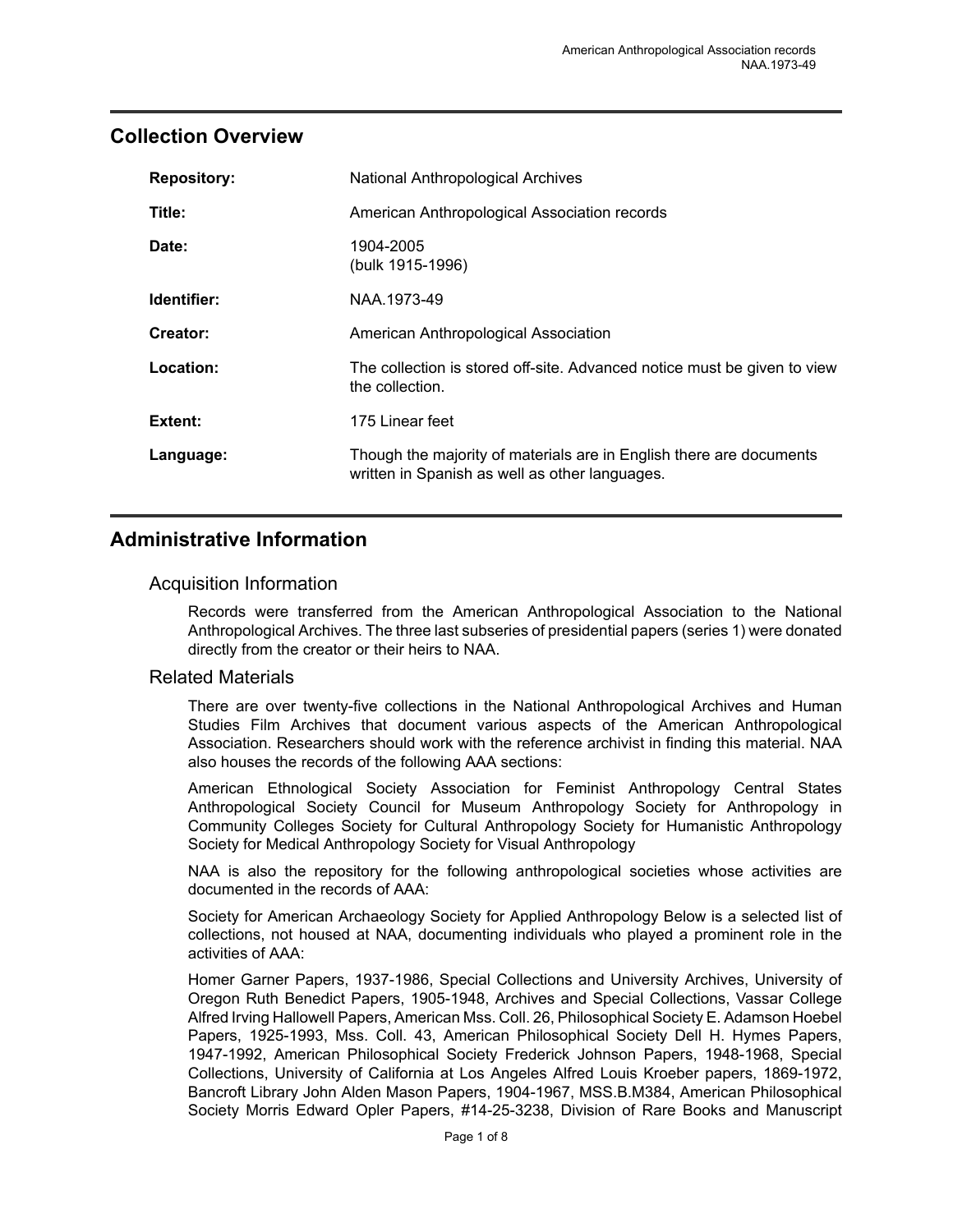Collections, Cornell University Libraries Elsie Clews Parsons papers, 1880-1980, Mss. Ms.Coll. 29, American Philosophical Society

#### Processing Information

This guide is a major revision of the April 1998 register written by Anna Z. Thompson. Historical information has been added along with a more detailed scope and content note. The name and subject indices are also new. Almost all of the presidential papers series have been incorporated as it existed in the 1998 register, with additions made to the scope and content notes within the subseries. The last three subseries of presidential papers were additional transfers and added to the series. All of the folders after the presidential papers have been broken out into series and subseries. The titles to the folders have been fully identified, modified when necessary, and, where applicable, have had their contents described. All accretions to the records, not part of the 1998 register, have been added to this guide and intellectually placed with similar subjects and topics within their respective series and subseries. Series one through three basically follow the arrangement of the records as it existed when they were transferred to NAA in 1969. Beginning with series four, the arrangement of the records has been completely re-organized and new accessions have been incorporated into a subject arrangement.

#### Preferred Citation

American Anthropological Association records, National Anthropological Archives, Smithsonian **Institution** 

#### **Restrictions**

At the 71st meeting of the Executive Board, May 1972, the Board adopted the motion authorizing transfer of the American Anthropological Association archives to the National Anthropological Archives. By definition all records created by elected and appointed offices, or committee members of AAA, while acting in an official capacity were records of the Association. No records less than five years old were to be deposited, and no records less than ten years old were open for scholarly use, except by Association officers, or when otherwise stated. All records would be open to use after 50 years from date of creation. The American Anthropological Association gave literary property rights to the public. Researchers will need to review restrictions that may apply to presidential papers.

All Exxon-Valdez folders located in series 4, subseries 4, "Committee on Ethics," are closed until further notification from the State of Alaska, Department of Law.

Access to the American Anthropological Association records requires an appointment.

#### Conditions Governing Use

Contact the repository for terms of use.

### <span id="page-3-0"></span>**Historical Note**

American Anthropological Association Development and Creation of a Secretariat

Most of early American anthropology focused on indigenous Native Americans and can be traced back to 1784 when Thomas Jefferson carried out stratigraphic excavations of the Indian mounds on his land in Virginia. Jefferson's interest continued and was strongly reflected when as President he instructed Meriwether Lewis (Corps of Discovery Expedition also known as the Lewis and Clark Expedition, 1804-1806) to record the names of the nations he encountered along with their numbers, languages, traditions, laws and customs.

Local ethnological and anthropological associations were later established, such as the American Ethnological Society (AES), founded in New York, 1842, and the Anthropological Society of Washington (ASW), created in Washington, DC, 1879. Anthropology as a national science was recognized in 1882, when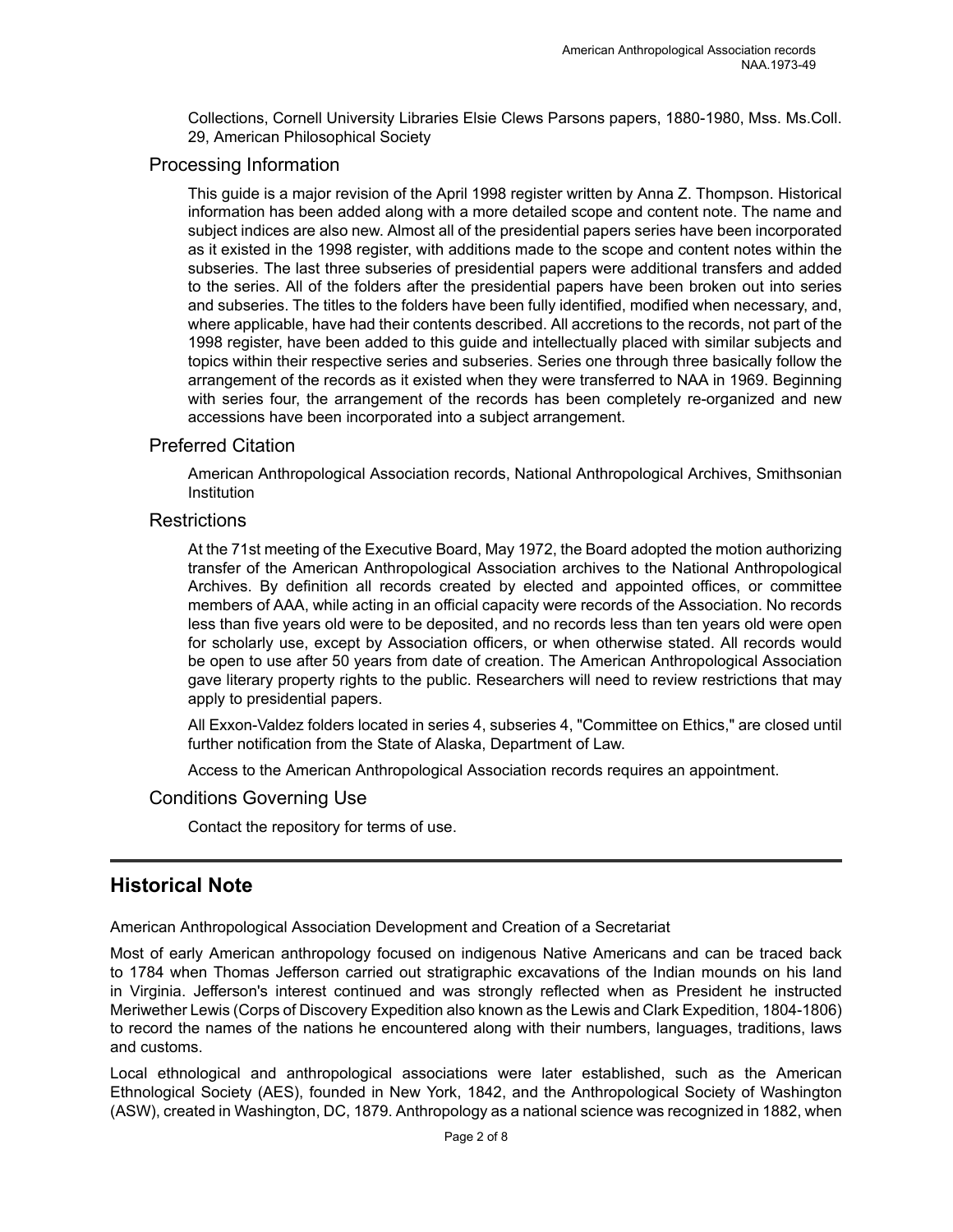the American Association for the Advancement of Science (AAAS) created a Section (H) for Anthropology. By 1896, the community of anthropologists began informal discussions regarding the establishment of a national organization. These discussions were held among members of the AES and the ASW, while informal talks (sanctioned by the AAAS) were held by Section H members on establishing a national group. At the Section H meeting a decision was reached between those members who wanted a national organization and those who were concerned about diverting attention and support away from the AAAS. With formal approval by the AAAS, Section members of the Association began holding their own winter meetings, separate from the AAAS annual conference, which continued through 1901-1902. With national leadership coming from the Anthropological Societyof Washingtonandthe American Ethnological Society, the American Anthropological Association (AAA) was formed and incorporated in Washington, DC, in 1902. Two major compromises were reached. The Anthropological Society of Washington discontinued publishing the American Anthropologist and surrendered the journal name. The new journal would be called the American Anthropologist, New Series, and would be edited by representatives of all anthropological sections in the United States and Canada. This journal began publication in January 1899. The second agreement concerned whether the national organization should be opened to anyone interested in anthropology (W. J. McGee) or should only constitute professional anthropologists (Franz Boas). The matter was settled when it was decided that membership would be opened to anyone, but that control of the organization would reside in the hands of a council composed of professional members, only.

The AAA was designed to promote the science of anthropology, stimulate and coordinate efforts of American anthropologists, support local and other societies devoted to anthropology, publish and encourage publications regarding anthropology, and conduct and support research. In a revised constitution approved by the Association in December 1902, research support was dropped. The AAA grew by assisting in the development of regional associations, authorizing the creation of a Central States Branch (1921) and the Pacific Division (1929), and increasing its affiliation with existing local organizations such as the Philadelphia Anthropological Society in 1935.

Around the close of World War II, a water-shed event occurred in the development of the Association's administration that stongly supported its ability to maintain historical and administrative records in a more permanent and cohesive fashion. Starting with the May 1945 meeting of the Society for American Archaeology held at the Cosmos Club in Washington, DC, and continuing through the year, several groups of concerned anthropologists began discussing the need to find a way to provide greater support for its professional members. These anthropologists also discussed what they felt was a failure on the part of the American Anthropological Association to maximize its usefulness for the members and carry out specific projects that were desired. They questioned whether the causes were due to a lack of effective operational means. Meetings were held during the summer at the National Research Council (NRC) and again, later in the year, in Washington, DC. Additional anthropologists met at other meetings and a proposal was drafted to create an organization that represented professional anthropologists. Correspondence between Ralph L. Beals, Julian H. Steward, Margaret Mead, Theodore D. McCowan, Homer C. Barnett, Luther S. Cressman, Frank M. Setzler, and William Duncan Strong voiced a need for a new anthropological association, one that represented all areas of anthropology, supported post-war anthropological projects, coordinated activities between anthropologists and the federal government, cooperated with the various councils where anthropologists had representation, developed teaching standards in anthropology, and created employment standards for anthropologists. They drafted a constitution for such an organization. Others within this circle of correspondents wanted to reorganize the AAA. The leadership of the AAA responded to the call for reform. During the annual meeting held on December 28, 1945, attendees voted to appoint a Committee of Nine (later called the Reorganizing Committee) to ascertain the views of the professional members of the AAA, affiliated societies and local groups, regarding proposals to reorganize the AAA, establish a secretariat, and to find additional ways to further professional interests. The Committee's findings and recommendations were to be issued to the entire profession within two months before the 1946 annual meeting. Julian H. Steward was appointed chairman.

To meet the needs of those anthropologists who wanted a greater professional organization, the AAA adopted a new constitution at the winter meeting of 1946. Two classes of membership, members and fellows, were created. Anyone was eligible to become a member, but without voting privileges. To become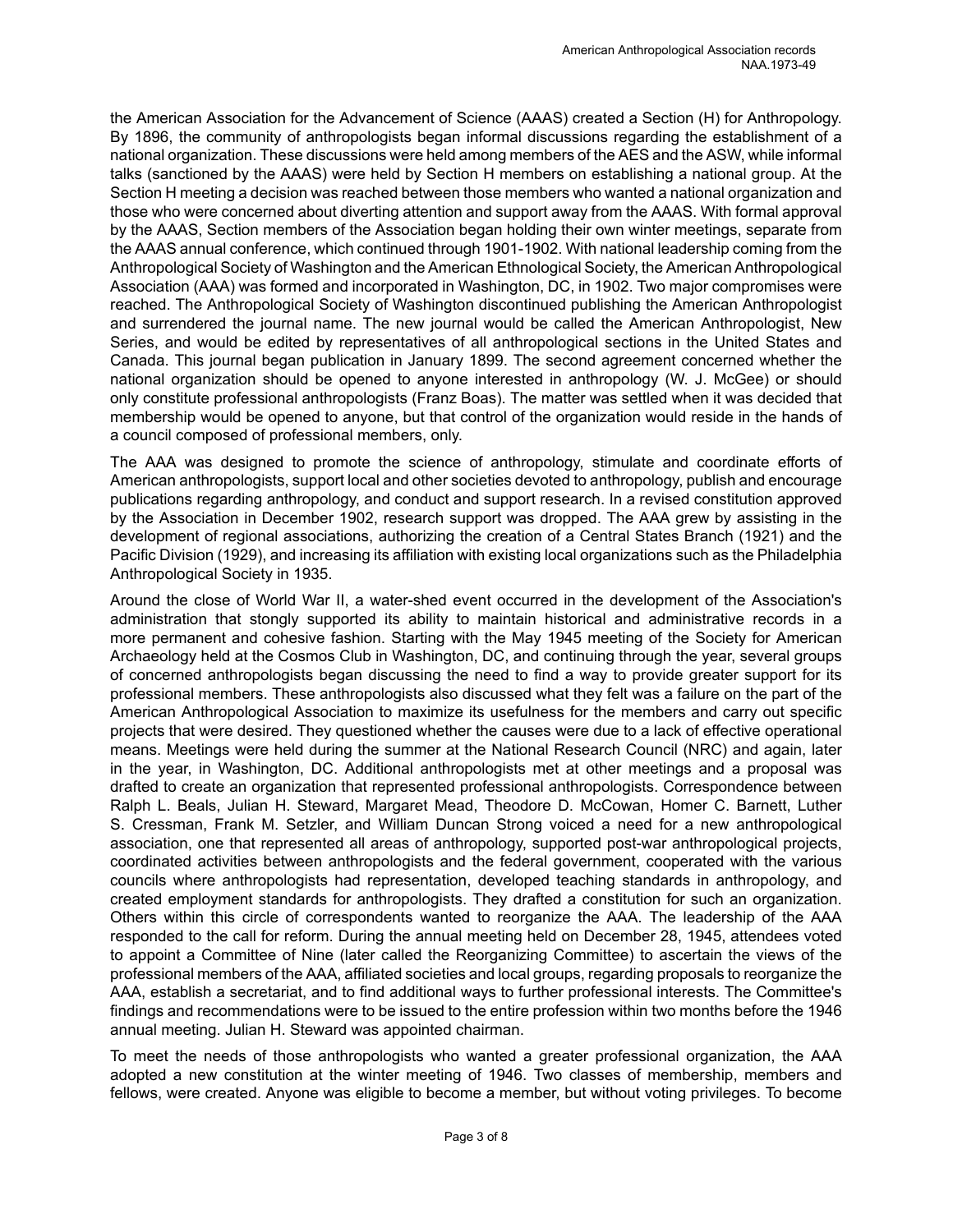a fellow (voting member), one had to meet certain requirements, which included a degree in anthropology, a publication(s) in the field of anthropology, or a doctorate in an allied field and being actively engaged in anthropology. An Executive Council was created. Only fellows could vote for Council members, elect officers, and vote on other business matters. The Association's Council was the final authority. From its membership were elected the president, vice-president (later, president-elect), and an Executive Board (replacing the Executive Committee). The Board voted on the selection of fellows. While the Council met once a year at the annual meeting, the Board was given the authority to meet whenever it deemed necessary. The Board received its own operating budget. It was given broad powers to act quickly and authoritatively, so that issues and actions required by the profession would be reviewed and voted upon in a timely fashion. The Board could create and disband task forces and appoint a secretary and treasurer. It could not amend the constitution and by-laws. While the revised constitution made the organization more supportive of and controlled by professional anthropologists and created a more dynamic executive branch, the Council also approved 14 major topics recommended by the Committee on Reorganization. Within those broad topics, the Council asked the Executive Board to study 35 objectives and activities. As for a permanent secretariat, the Council felt that while it could serve the profession it was unrelated to the immediate needs of the organization; that financing it should not be a problem faced for the present time and "should not prejudice the proposals concerning organization."

President Clyde Kluckhorn and the Executive Board realized that they would not be able to evaluate all the proposals and or begin the activities approved by Council, regardless of its members' individual goodwill. The AAA urgently needed an executive secretary. At the request of the Board, Kluckhorn wrote Charles Dollard at the Carnegie Corporation of New York, asking for funds to hire an executive secretary full-time for the first year and half-time for two more years, and for a salaried full-time typist-clerk for twenty-nine months. Their work and responsibilities would include the re-integration of the sub-sciences of anthropology and increasing the strategic value of anthropology as a discipline where the humanities, natural sciences and social sciences met. If the grant was awarded the Executive Board's choice for the position would be Erminie Voegelin. Kluckhorn then enumerated some of the recommendations voted by Council. Not wanting to take any chances, Kluckhorn wrote a personal letter to his friend Dollard that same day. On June 12, 1947, Dollard notified Kluckhorn that the officers of the Corporation took a very "sympathetic" view of the Association and agreed to commit the requested funds. A formal follow-up letter from the secretary would confirm the action. The funds were to be used from August 1, 1947 until December 31, 1949. When the grant was concluded, funds were committed by the AAA for a part-time executive secretary, with limited staff, until 1959, when the position once again became full-time.

From 1947 until 1959, the executive secretariat received support from the local institution where the position resided: Indiana University (Bloomington), Phillips Academy, and Beloit College. In 1959, the executive secretariat moved to Washington, DC, which became the permanent home for the Association. There, the position was funded full-time. The offices were first located at the Carnegie Institution of Washington, without cost. When the AAA lost its quarters in 1967 to the expanding needs of its host, the Association moved its offices to a permanent structure on New Hampshire Avenue. In 1993, the AAA moved to Arlington, Virginia.

American Anthropological Association: History of its Archives and an Archives for the Papers of Anthropologists

Beginning with the creation of an executive secretariat, the AAA became interested in trying to retrieve as much of its early history as possible. Calls went out from the executive secretary and president for the transfer of task force material and papers of past presidents. In addition, from 1957 through 1972, the organization officially began looking at the need to provide support for unpublished anthropological records, repositories to house them, and the question of what do with its own accumulation of records.

On April 24, 1957, the Executive Board delegated the president to appoint a committee to collaborate on the preservation of primary records. This interest appears to have come from the AAA's membership in the Committee of Primary Records, which was established in the Division of Anthropology and Psychology located within the NRC of the National Academy of Sciences. Sol Tax was appointed chairman of the Special Committee on the Preservation of Primary Records. The Committee met in Chicago, February 17-18, 1958, drafted a tentative report, and sent it to a few selected fellows for comment and suggestions. The fellows approved the recommendations and the Committee issued the draft as a final report. One recommendation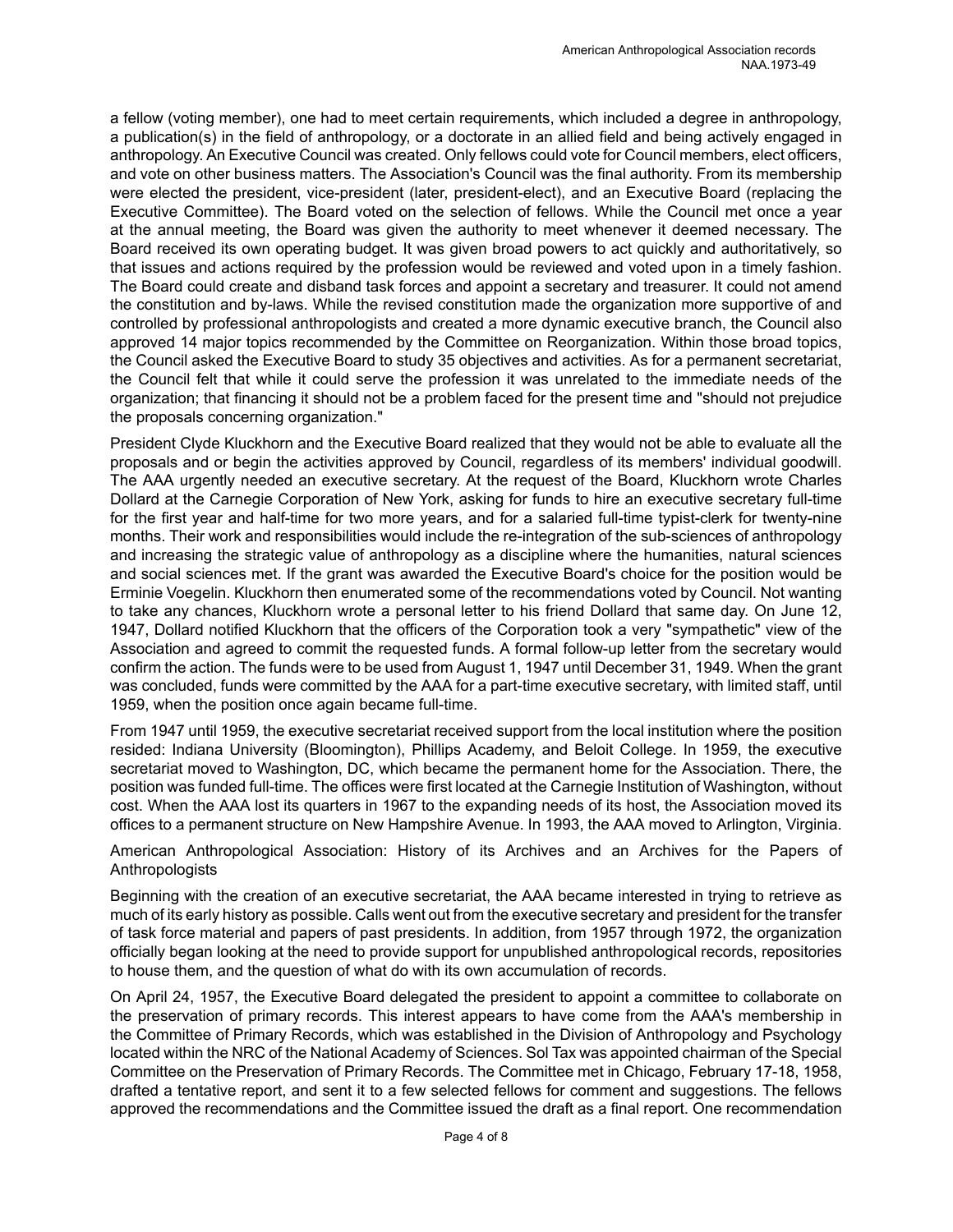was that the AAA should publish an international directory of primary sources, to continue serially with the assumption that it would report on institutional holdings and perhaps major personal collections. The Executive Board approved the report on April 25, 1958 and had it forwarded to the NRC for its consideration with an informal note that a tentative editor for the publication had been selected. At the following Board meeting, the Committee was terminated.

Formal discussions regarding the topic of what to do with research material created by anthropologists was again taken up by the Board in 1962. At the Board's next meeting, May 13-14, 1963, the Publication Policy Committee reported on the first day that its mission was to publish research findings from the conclusion of the work until the dissemination of the information. The following day Board member Joseph Casagrande reported that the issues he was concerned with, the location and preservation of field notes, papers, and other documents, were "intimately" related to the recommendations made by the Publication Policy Committee. He wanted to pursue the problem with a small committee through conversations with the Social Science Research Council (SSRC). The Board agreed and suggested that Margaret Blaker, archivist at the Bureau of American Ethnology [the BAE later merged with the Department of Anthropology and the BAE archives became the National Anthropological Archives], be contacted as a good resource person. At the November 1963 Board meeting, Casagrande reported that he was planning to form an ad hoc group after an initial discussion with the SSRC, which would meet once or twice to formulate a proposal to the Council.

Within the body of the AAA's records there appears to be no continuity between the various initiatives undertaken regarding what to do with primary source material of anthropologists as well as the Association's own records. At the November 1966 Board meeting, editor Ward Goodenough proposed publishing Anthropological Documents to make available anthropological research data so it could be used by fellow scientists. During the meeting of the Board in May 1967, its members discussed the possibility of forming another committee on archives. Executive Secretary Charles Frantz stated that he had written to several members to see if they would be interested in forming a committee to inventory and perhaps centralize documents about the Association and individual anthropologists. Several responded enthusiastically and it was suggested that the American Philosophical Society might fund such a committee. The Board endorsed the recommendation and asked that Frantz continue his correspondence with interested persons. Franz resigned from the AAA around August 1968 and Conrad C. Reining became secretary later that year (he was eventually given the title executive secretary). In October 1968, the Executive Board formed an Archives Committee. Its mission was to develop policy and procedures for the conservation and use of documents of value to the profession. Reining served as the acting chair. By November 1968, Reining reported to the Board that he had formed a committee. He found that the archives in the Department of Anthropology at the Smithsonian Institution adequate for the purposes proposed in a resolution that would be brought before the Council meeting. Later that month the Council adopted a resolution urging anthropologists to consider the NAA as the repository for their field notes, reports and professional papers if no other arrangements had been made for preservation of such materials.

The question before Council was whether the National Anthropological Archives should be considered the repository of choice for anthropologists, if no other arrangements were made with other archival programs. Before Council made its decision there was some concern about the selection of the NAA. At one point during the discussion, Reining considered the Library of Congress. Informal and formal discussions were held with Smithsonian staff and members of the Department of Anthropology. Saul Riesenberg, chairman of the Department of Anthropology, was sent a copy of the draft resolution and was asked if his office was prepared to undertake the task involved. The draft resolution, he wrote, had been discussed and agreed upon, and expansion of the Department's Archives was being contemplated. The Committee on Archives, now chaired by Sturtevant, met in May 1969 at the Department of Anthropology in the National Museum of Natural History. One major outcome of the meeting was the decision that all files of the Association, prior to 1959, would be transferred to the NAA as long as they would be accessible to the AAA and could be reclaimed with the proviso that the Archives be allowed to microfilm any files reclaimed. Reining would provide an inventory of the contents of the Association's files; and Sturtevant would draft a recommendation to the Board on management and preservation of official or copies of records of current and future officers, and draft a letter for Cora Du Bois requesting ex-presidents contribute their papers still in their possession.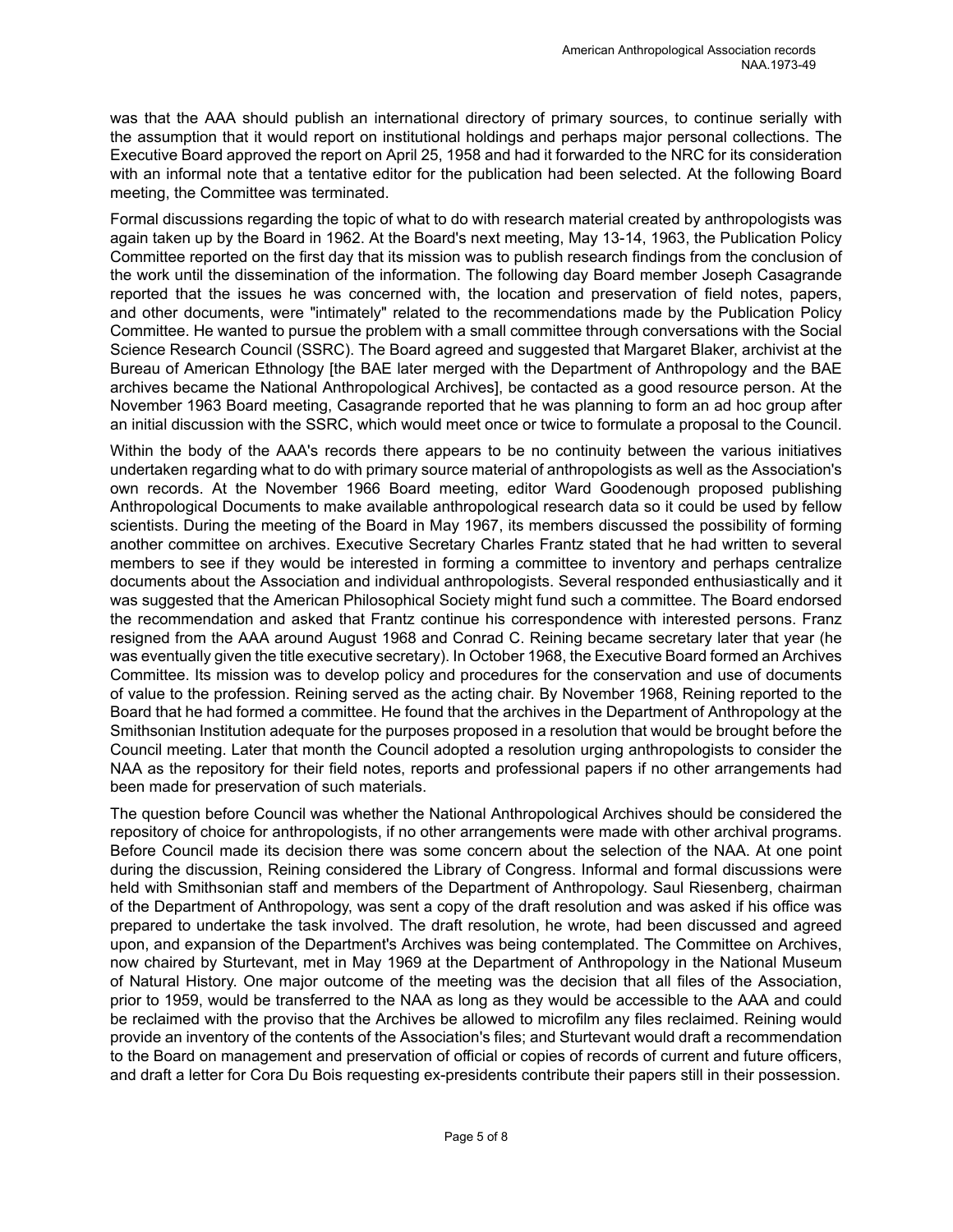During the following month Secretary Conrad C. Reining transferred 12 feet of records stored in file drawers, along with a content list, to the NAA archivist Margaret C. Blaker. Before she would accession them, Blaker requested a formal ruling by the Board transferring the records to the NAA. She provided suggested points to Reining for the Board to consider in a resolution at the New Orleans annual meeting later in the year. It was not approved. Instead, the Board wanted to know why it was considering Blaker's recommendations and not their own. They were more concerned about having their own personal remarks placed on record and having them quoted than approving the recommendations.

In February 1970, Stocking wrote Reining that files dating from 1917 to 1957 had been sent to the NAA. The Board was supposed to have developed a transfer form for a lawyer to review, which was then to be forwarded to Pilling to send on for comment by an archivist he knew at his university. Stocking wanted to know where the matter stood. There was no response. On July 19, 1971, Charles Wagley (AAA president) wrote Stocking that the Executive Board voted at its May 1971 meeting to discharge the Archives Committee. The new AAA executive secretary, Edward J. Lehman, wrote Stocking in August that the Committee, as well as several others, were dismissed due to a deficit in funds, and, because of that, the Finance Committee had recommended that committees which had not been active be dismissed. The Board did not take up a resolution regarding its records at the San Diego meeting in 1970, nor the following year in New York City. Blaker updated her recommendations to be considered for a resolution in October 1971. Those recommendations were basically what the Board wrote in its resolution in May 1972, establishing the NAA as the permanent repository for its records. The deposit was permanent and was not to be withdrawn under any circumstances unless the AAA established its own archives. The action was concluded after Blaker retired.

With the 1972 resolution, the American Anthropological Association officially concluded its long historical discussion regarding its recognition of the importance of anthropologists maintaining their materials, the importance of its own records, and the availability and value of the National Anthropological Archives to the anthropology community.

# <span id="page-7-0"></span>**Scope and Contents**

These records document the activities of the American Anthropological Association from 1904 through 2007 (although the majority of the files only date to 1996), with informational content regarding its constitution and by-laws, constitutional changes and ballot voting, dating back to its creation in 1902. The majority of the records consist of correspondence and memoranda, both originals and carbon copies, typed and handwritten. Also included are telegrams, postcards, notes, lists, reports, newspaper clippings, publications, newsletters, articles, receipts, meeting minutes and agendas, programs, expense accounts, budget material, planning schedules and other documents relating to the business of the Association, as well as tape recordings of various AAA program sessions, tape recordings and video tapes regarding interviews and other material pertaining to the Tasaday, tape recordings regarding ethics cases, tape recording for classroom material for the Anthropology Curriculum Study Project, and mainframe computer tapes, computer discs, and printouts regarding the Committee on the Status of Women in Anthropology. There are photographs, mostly documenting some of the sessions and attendees at the annual conference in Mexico, 1959, photographs and slides used for special AAA Newsletter themes (under Publication Department files in series 4), and a photograph of Roy Rappaport.

The most extensive documentation including all of the presidential papers, date from 1947, when the newly created Executive Board (established by constitutional changes in 1946) received funds from the Carnegie Corporation of New York City to establish a secretariat headed by an executive secretary (later, executive director). With the creation of the latter office, files were more systematically transferred to and maintained by the organization. With the permanent move of the executive secretary to Washington, DC, in 1959, the records of the organization became more expansive.

Though this guide documents the records in great detail, not all items of information, whether by name, subject, or geographical location has been noted. In addition to locating information through the "find" feature, researchers should search throughout the list of file folders that come within the time frame of inquiry and review those folders that may hold additional information.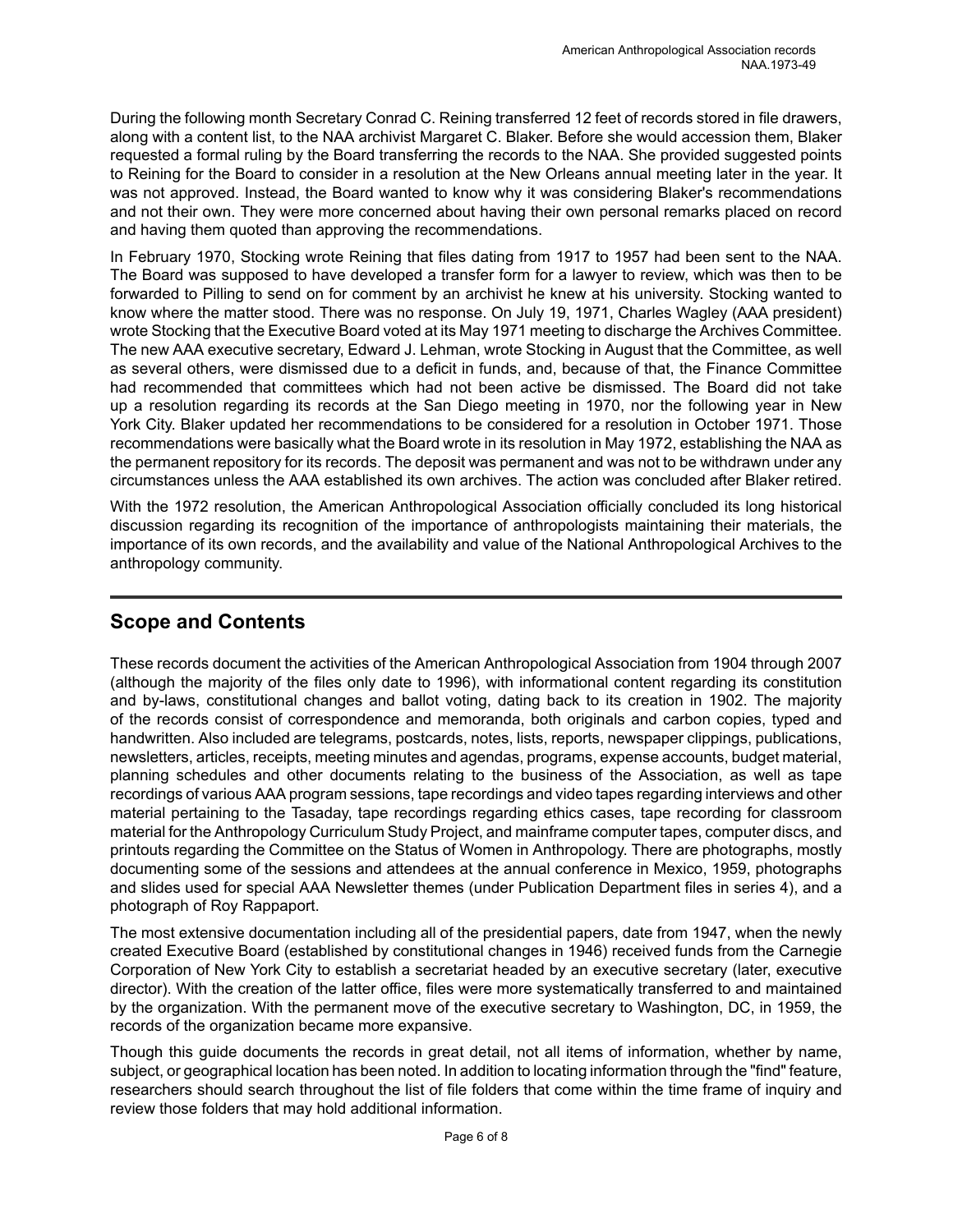Researchers should be cognizant of the fact that there will be accretions to the records of the American Anthropological Association as tranfers are made to the National Anthropological Archives. Documentation about the accretions may reside in separate guides.

#### American Anthropological Association Organizational Name Index

AAA committees, task forces, and commissions that are well documented include: Administrative Advisory Committee; AIDS Task Force; Anthropology and Archaeological Research in Latin America (including laws and requirements for conducting research in Latin American countries written in Spanish and Portuguese); Anthropology as a Profession; Anthropology Curriculum Study Project; Anthropology Research Services; Archives Committee; Franz Boas Memorial Committee; Committee on Anthropological Research in Museums; Committee on Science in the Promotion of Human Welfare; Committee to Study Research and Ethics (1965-1967), including interviews of anthropologists conducting research in foreign countries and regional areas; Committee on Ethics; Committee on International Cooperation; Committee on Scientific Research; Committee on the Status of Women in Anthropology and Committee to Study the Academic Employment of Women in Anthropology; Committee Point IV Manual; Committee for the Recovery of Archaeological Remains; Committee on Scientific Communications; Commission on Lesbian and Gay Issues in Anthropology; Committee on International Cooperation; Congressional Fellowship Program; Environment Task Force; Involuntary Resettlement Task Force; Lurie Commission; Program in Anthropology and Educationand Special Teacher Improvement Programs; Program of Visiting Anthropologists; Publication Policy Committee; Task Force on Poverty and Homelessness; and Task Force on Teaching Anthropology.

American Anthropological Association Cases, Issues and Projects of Concern and/or Undertaken by the Association

Franz Boas issue; status of anthropology in the United States government; Alfred Metraux and Argentine indigenous population; Vietnam; reorganization; establishment of a secretariat, executive secretary and executive director; Aswan Dam and sites in "Ancient Nubia"; CIA and anthropological research; Derek Freeman and Margaret Mead controversy; El Paso Natural Gas Company archaeological salvage program; establishment of the Alfred Vincent Kidder award; anthropology and the Graduate Record Examination; anthropology and the military; Baltimore Neighborhood Project; Camelot Project; Bureau of American Ethnology; career pamphlets on anthropology; civil liberties; employment in anthropology; Exxon-Valdez litigation; guides to anthropology departments in the United States; Hollywood "ten"; human rights; Richard G. Morgan (Ohio State Museum) case; move of the secretariat to Washington, DC, and subsequent move of AAA headquarters in DC and Virginia; Navajo/Hopi land dispute; professional freedom; race and intelligence; Peruvian research; resolutions on professional and scientific freedom; River Basin surveys; register of anthropologists; River Valley Archaeology Program; scientific freedom; selected writings from American Anthropologist for special publication; Simon Fraser University (dismissal of faculty members); Morris Swadish (City College of New York) affair; Tasaday issue; Thailand research; University of California loyalty oath and dismissal of 21 faculty members; Viking Fund Medal award; David Webster case (assassination of Webster); and Yanomami (Yonomamo) Indians and human rights violations.

American Anthropological Association Sections, other Anthropology Associations, and Additional Organizations that are well Documented

American Association for the Advancement of Science; American Association of Physical Anthropologists; American Association of University Professors; American Council on Education; American Council of Learned Societies; American Ethnological Society; American Sociological Society; Anthropological Association of Hawaii; Anthropological Society of Washington; Asia Foundation; Carnegie Foundation of New York; Carroll Reece House Congressional Committee to investigate tax exempt foundations; Central States Anthropology Society; Council for Old World Archaeology; Department of Health, Education and Welfare; Division of Anthropology and Psychology, Educational Resources in Anthropology; Indian Land Claims Committee; Indian Service Program; International Congress of Americanists; International Congress of Prehistoric and Protohistoric Sciences; International Council of Anthropological and Ethnological Sciences; International Directory of Anthropologists; International Society for Psychedelic Anthropology; National Academy of Sciences; National Register of Scientific and Technical Personnel; National Institute of Mental Health; National Park Service (environmental research and applied anthropology); National Research